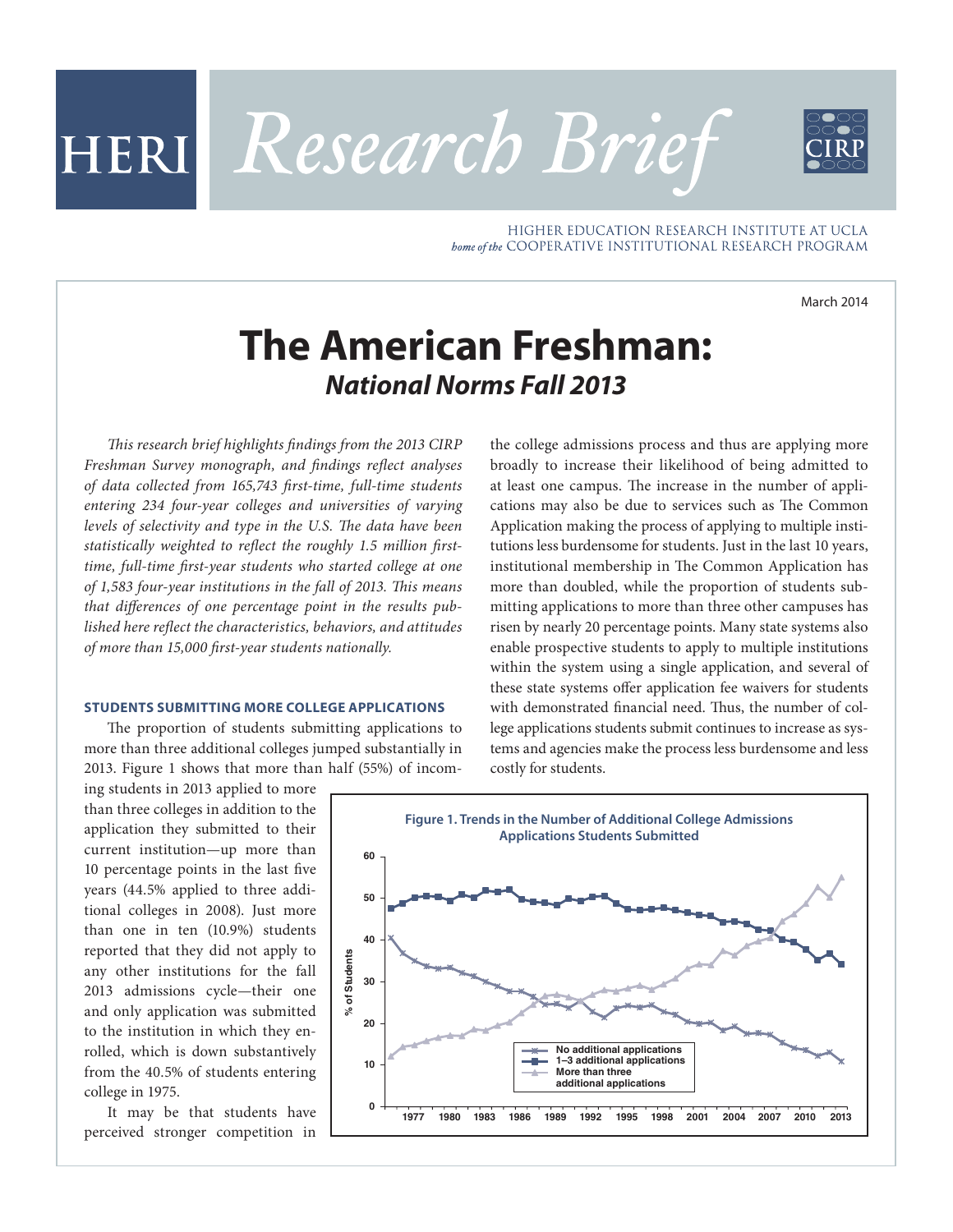## **FEWER STUDENTS ENROLL IN THEIR FIRST-CHOICE INSTITUTION**

As students apply for admission at increasing numbers of colleges and universities, fewer students are enrolling at their first-choice institution. Just 56.9% of incoming students in 2013 enrolled at their first-choice campus, which is down 2.4 percentage points from 2012 and is the lowest since we began asking the item in 1974. By contrast, more than three-quarters (75.5%) of incoming students were admitted to their first-choice campus in 2013.

The top reasons why students who are accepted to their first-choice institution opt to enroll elsewhere mostly center around cost. Roughly a quarter (25.7%) of students accepted to their first-choice institution chose to enroll elsewhere because they were not offered aid by their first-choice campus. Just over 40% of students said that being unable to afford their first-choice college was a "very important" consideration in deciding not to enroll in an institution other than their first-choice college.

# **INCREASING IMPORTANCE OF COST AND FINANCIAL AID IN STUDENTS' COLLEGE CHOICE**

The top reasons for choosing a particular college continue to be the institution's "very good" academic reputation (64% indicating "very important" in 2013) and the college's graduates getting good jobs (53.1% indicating "very important" in 2013); however, cost considerations increasingly weigh on students' enrollment decisions. As shown in Figure 2, the percentage of students indicating that the cost of attending their current institution was a "very important" factor in their college choice process is at its highest point (45.9%) in the 10 years we have asked the question—nearly a 15-point increase from 2004.

Similarly, the percentage of students indicating their financial aid packages as a "very important" factor in their college choice decision is also at its highest point in the

42-year history of the item. Nearly half (48.7%) of students reported that their current institution's financial aid offer was a "very important" factor in their decision to enroll at that campus—up from 33.7% in 2004.

Parsing the data by education levels of students' parents reveals that college costs and financial aid packages are particularly salient for first-generation students (i.e., students in families where neither parent attended any college). More than half (53.9%) of first-generation students indicated that the cost of attendance at their current institution was a "very important" factor in their decision to enroll at that college. By contrast, 43.8% of continuing generation students rated cost of attendance as being "very important" in their enrollment decision—a 10.1-point gap.

Financial aid is even more important than college cost in first-generation students' college choice process, as more than 60% of first-generation students reported that being offered financial aid was a "very important" consideration in deciding to enroll at their current institution. Less than half (46%) of continuing generation students expressed a similar sentiment. The trends regarding the role of financial aid and college costs in students' college choice process should signal to institutions that they must continue their efforts to simultaneously constrain costs and craft financial aid packages that adequately address students' financial needs.

## **ONLINE EDUCATION**

Recent years have seen a push for online access to education; as a result, there has been a significant development of Open Educational Resources (OER) through sites such as Khan Academy and MIT OpenCourseWare, and Massive Open Online Courses (MOOCs) through providers such as edX, Udacity, and Coursera. The 2013 CIRP Freshman Survey included new items asking students to report the frequency with which they "used an online instructional website (e.g., Khan Academy, Coursera): as assigned for a

> class; or to learn something on your own."

> About four out of ten (41.8%) incoming students frequently or occasionally used an online instructional website as assigned for a class in the past year. Students were, however, much more likely to utilize these resources independently—almost seven out of ten (69.2%) incoming first-year students have used such sites frequently or occasionally to learn something on their own.

> As colleges and universities across the country have been increasing online course offerings to

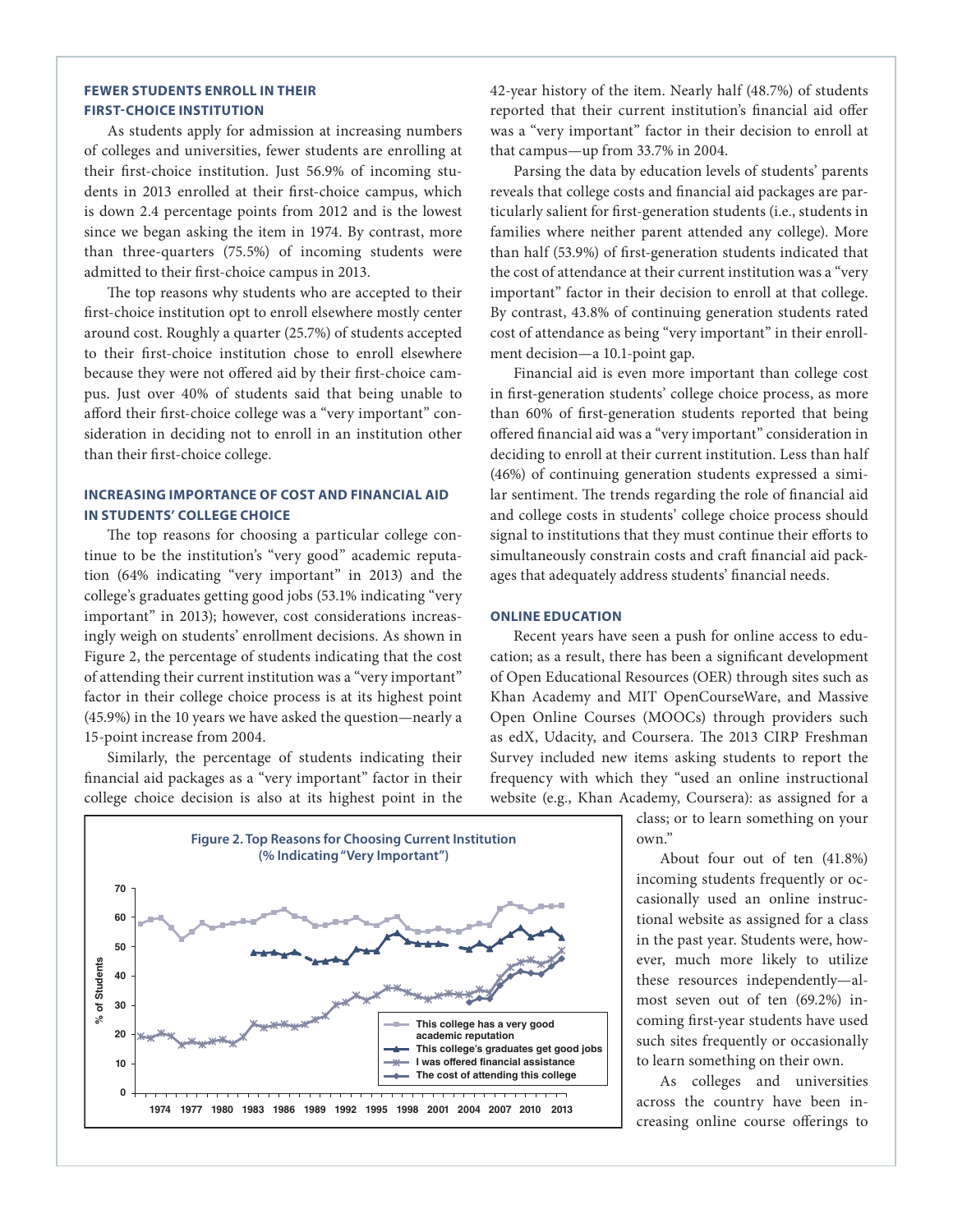accommodate larger enrollments and constrain costs, the 2013 CIRP Freshman Survey also included two new items asking incoming students whether they expected to take a course exclusively online either at their institution or at a different institution. Overall, few incoming first-year students indicated there is a "very good chance" that they will enroll in online courses while attending college (6.5% at their institution and 2.9% at a different institution). Students who have used an online instructional website in the past year are more likely to be drawn to taking courses online while in college. Nearly 30% of incoming first-year students who used an online instructional website frequently in the past year indicate there is either "some chance" or a "very good chance" they will take a course exclusively online at their institution.

# **TAKING STOCK OF STUDENTS' VIEWS ONE YEAR AFTER OBAMA'S RE-ELECTION**

Freshmen started college in 2013 slightly less than a year after Barack Obama was re-elected for a second term; the year since his re-election featured a great deal of political wrangling both in Washington, D.C. and in the states. Given many of the widely publicized political debates around gay rights, immigration reform, taxes, and gun control, we examined students' political views related to these issues.

**Gays' and lesbians' rights to adopt a child.** The vast majority of first-year students were supportive (83.3%) of gays' and lesbians' rights to adopt a child. Results showed that while both men and women have increased their support since 2010, women continue to be considerably more supportive than men. In 2013, 86.8% of women and 79.2% of men endorsed the rights of gays and lesbians to adopt children, compared to 2010 when 82.1% of women and 69.8% of men supported this sentiment.

**Undocumented students and access to public education.** The freshman cohort of 2013 posted the lowest level of support for the idea that undocumented immigrants should be denied access to public education since the question was first asked in 1996. Figure 3 shows that support for denying educational access to undocumented students has fallen steadily—15.6 points—since its peak of 56.3% in 1996. Students attending institutions located in the Far West (69.4%) and the Plains states (64.7%) were the most likely to support allowing undocumented students to access public education. These regions include California, Kansas, and Nebraska, all states that have passed measures supportive of undocumented students being granted access to education. By contrast, students at colleges and universities in the Southwest (48.5%) and Rocky Mountains (49.7%) were among the most likely to support the notion of denying access to public education for undocumented students.

**Raising taxes.** Incoming freshmen's support of raising taxes to reduce the deficit has reached its highest level since this question was first asked in 1985, with over a third (36.9%) of incoming students in agreement (see Figure 3). Last year we reported on the substantial increase in students' agreement that wealthier people should pay more taxes, and support for this idea jumped another 3.5 percentage points in 2013. Now more than two-thirds (68.1%) endorse the idea that wealthier people should pay a larger share of taxes than they do now. Economic populism appears to be resonating with this year's college freshmen.

**Control of handguns.** Since 1989 first-year students have responded to an item on the CIRP Freshman Survey regarding their level of agreement with a statement that the federal government should do more to control the sale of handguns. Support peaked in 1998 with over eight out of ten students (84.1%) supporting the federal government in controlling handgun sales (see Figure 3). In 2013, just over six out of ten students (63.8%) supported stronger gun control from the federal government, an overall drop of 20 percentage points from this item's 1998 peak.